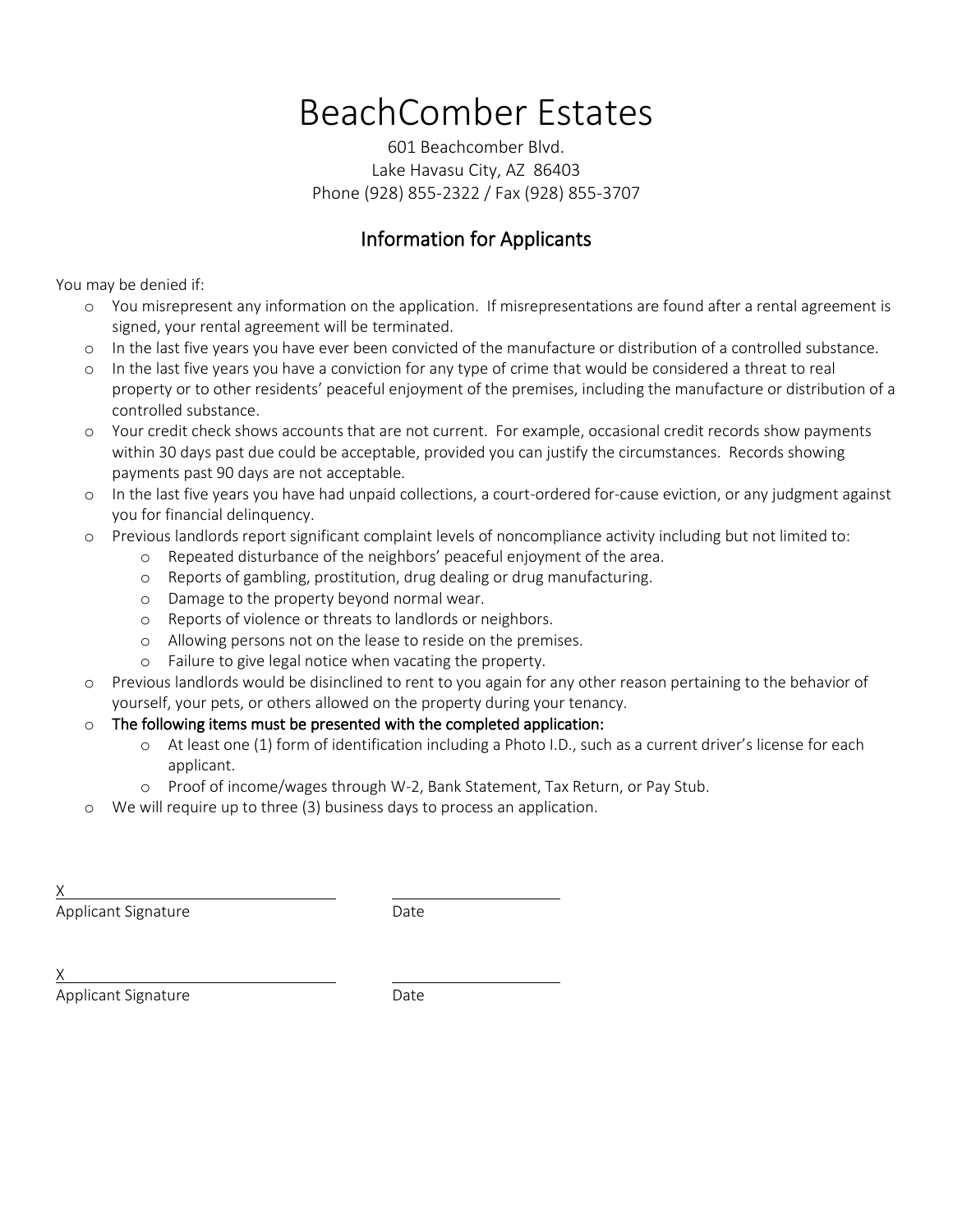### APPLICATION FOR RESIDENCY

Verification of Income Required.

| Applicant                                                       |  |  |
|-----------------------------------------------------------------|--|--|
|                                                                 |  |  |
|                                                                 |  |  |
|                                                                 |  |  |
|                                                                 |  |  |
| <b>Resident History</b>                                         |  |  |
|                                                                 |  |  |
|                                                                 |  |  |
| Residency Dates*: From _______________to _____________          |  |  |
|                                                                 |  |  |
|                                                                 |  |  |
| Residency Dates*: From _______________to _____________          |  |  |
| <b>Employment History</b>                                       |  |  |
| Status*: Employee $\Box$ Unemployed $\Box$ Self-Employed $\Box$ |  |  |
|                                                                 |  |  |
|                                                                 |  |  |
| Employed Dates*: From _______________ to ___________            |  |  |
|                                                                 |  |  |
|                                                                 |  |  |
| Employed Dates*: From ________________ to ___________           |  |  |
| Co-Applicant                                                    |  |  |
|                                                                 |  |  |
|                                                                 |  |  |
|                                                                 |  |  |
|                                                                 |  |  |
| <b>Resident History</b>                                         |  |  |
|                                                                 |  |  |
|                                                                 |  |  |
| Residency Dates*: From to to                                    |  |  |
|                                                                 |  |  |
|                                                                 |  |  |
| Residency Dates*: From _______________to _____________          |  |  |
| <b>Employment History</b>                                       |  |  |
| Status*: Employee $\Box$ Unemployed $\Box$ Self-Employed $\Box$ |  |  |
|                                                                 |  |  |
|                                                                 |  |  |
| Employed Dates*: From _______________ to ___________            |  |  |
|                                                                 |  |  |
|                                                                 |  |  |
| Employed Dates*: From _________________ to ____________         |  |  |